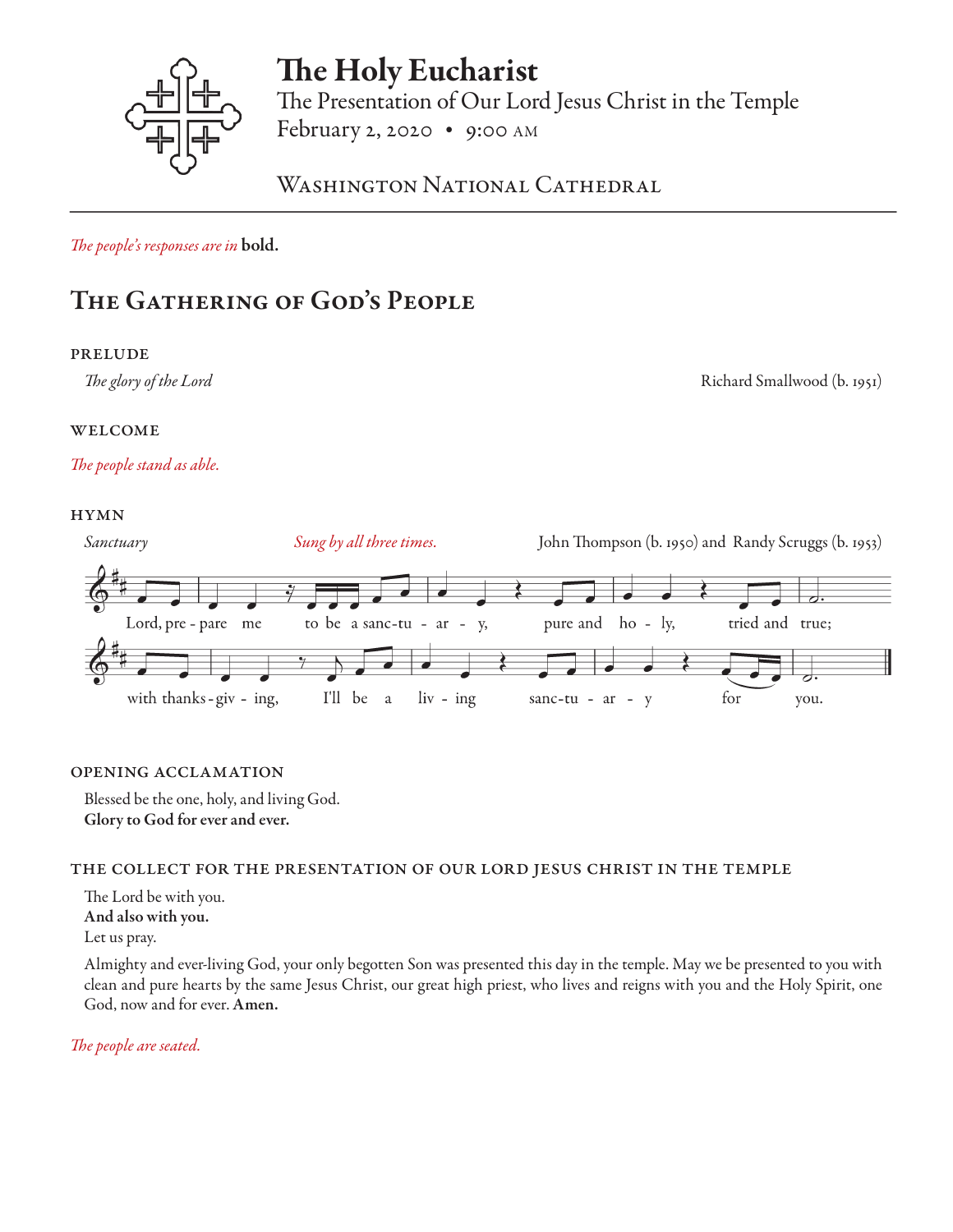# The Readings

# first reading Malachi 3:1-4

See, I am sending my messenger to prepare the way before me, and the Lord whom you seek will suddenly come to his temple. The messenger of the covenant in whom you delight—indeed, he is coming, says the Lord of hosts. But who can endure the day of his coming, and who can stand when he appears? For he is like a refiner's fire and like fullers' soap; he will sit as a refiner and purifier of silver, and he will purify the descendants of Levi and refine them like gold and silver, until they present offerings to the Lord in righteousness. Then the offering of Judah and Jerusalem will be pleasing to the Lord as in the days of old and as in former years.

For the Word of God in scripture, for the Word of God among us, for the Word of God within us, Thanks be to God.

**PSALM 84:1-6** Isaac Everett (b. 1981)

*The worship leader introduces the refrain, then all repeat.* 



# *The worship leader sings the psalm.*

How dear to me is your dwelling, O Lord of hosts!

My soul has a desire and longing for the courts of the Lord;

- my heart and my flesh rejoice in the living God.
- The sparrow has found her a house

and the swallow a nest where she may lay her young;

by the side of your altars, O Lord of hosts, my King and my God.

# *All repeat the refrain.*

Happy are they who dwell in your house! they will always be praising you. Happy are the people whose strength is in you! whose hearts are set on the pilgrims' way.

# *All repeat the refrain.*

Those who go through the desolate valley will find it a place of springs, for the early rains have covered it with pools of water. They will climb from height to height, and the God of gods will reveal himself in Zion.

*All repeat the refrain. `The people stand as able for the Gospel Alleluia, singing twice.*

# gospel alleluia

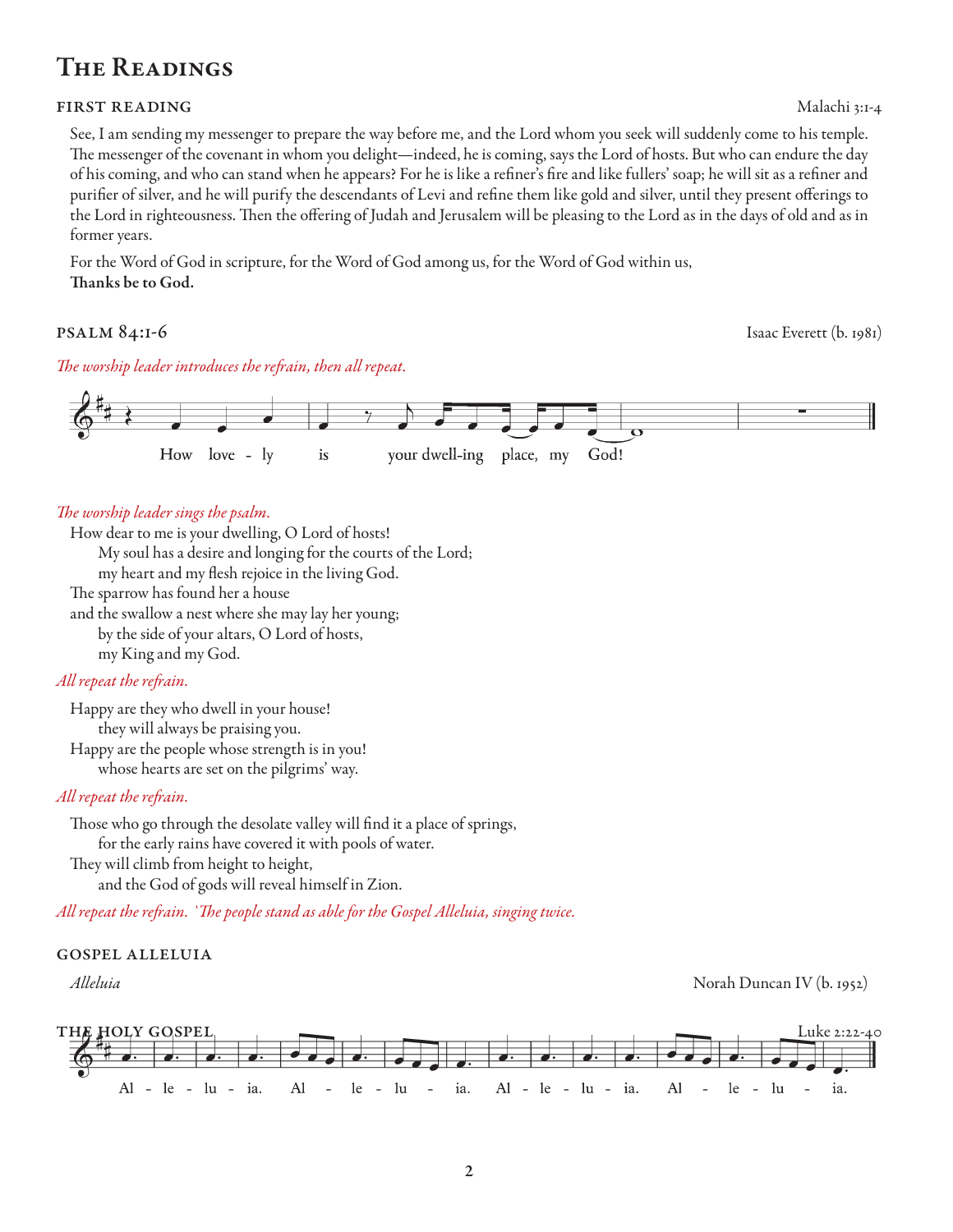The Holy Gospel of our Lord Jesus Christ according to Luke. Glory to you, Lord Christ.

When the time came for their purification according to the law of Moses, Jesus' parents brought him up to Jerusalem to present him to the Lord (as it is written in the law of the Lord, "Every firstborn male shall be designated as holy to the Lord"), and they offered a sacrifice according to what is stated in the law of the Lord, "a pair of turtledoves or two young pigeons." Now there was a man in Jerusalem whose name was Simeon; this man was righteous and devout, looking forward to the consolation of Israel, and the Holy Spirit rested on him. It had been revealed to him by the Holy Spirit that he would not see death before he had seen the Lord's Messiah. Guided by the Spirit, Simeon came into the temple; and when the parents brought in the child Jesus, to do for him what was customary under the law, Simeon took him in his arms and praised God, saying, "Master, now you are dismissing your servant in peace, according to your word; for my eyes have seen your salvation, which you have prepared in the presence of all peoples, a light for revelation to the Gentiles and for glory to your people Israel." And the child's father and mother were amazed at what was being said about him. Then Simeon blessed them and said to his mother Mary, "This child is destined for the falling and the rising of many in Israel, and to be a sign that will be opposed so that the inner thoughts of many will be revealed—and a sword will pierce your own soul too." There was also a prophet, Anna the daughter of Phanuel, of the tribe of Asher. She was of a great age, having lived with her husband seven years after her marriage, then as a widow to the age of eighty-four. She never left the temple but worshiped there with fasting and prayer night and day. At that moment she came, and began to praise God and to speak about the child to all who were looking for the redemption of Jerusalem. When they had finished everything required by the law of the Lord, they returned to Galilee, to their own town of Nazareth. The child grew and became strong, filled with wisdom; and the favor of God was upon him.

The Gospel of the Lord. Praise to you, Lord Christ.

*All sing the Gospel Alleluia.*

*The people are seated at the invitation of the preacher.*

the sermon The Reverend Canon Rosemarie Logan Duncan

*The people stand as able.*

# Affirmation of Faith—The Nicene Creed

We believe in one God, the Father, the Almighty, maker of heaven and earth, of all that is, seen and unseen.

- We believe in one Lord, Jesus Christ, the only Son of God, eternally begotten of the Father, God from God, Light from Light, true God from true God, begotten, not made, of one Being with the Father. Through him all things were made. For us and for our salvation, he came down from heaven: by the power of the Holy Spirit he became incarnate from the Virgin Mary, and was made man. For our sake he was crucified under Pontius Pilate; he suffered death and was buried. On the third day he rose again in accordance with the Scriptures; he ascended into heaven and is seated at the right hand of the Father. He will come again in glory to judge the living and the dead, and his kingdom will have no end.
- We believe in the Holy Spirit, the Lord, the giver of life, who proceeds from the Father and the Son. With the Father and the Son he is worshiped and glorified. He has spoken through the Prophets. We believe in one holy catholic and apostolic Church. We acknowledge one baptism for the forgiveness of sins. We look for the resurrection of the dead, and the life of the world to come. Amen.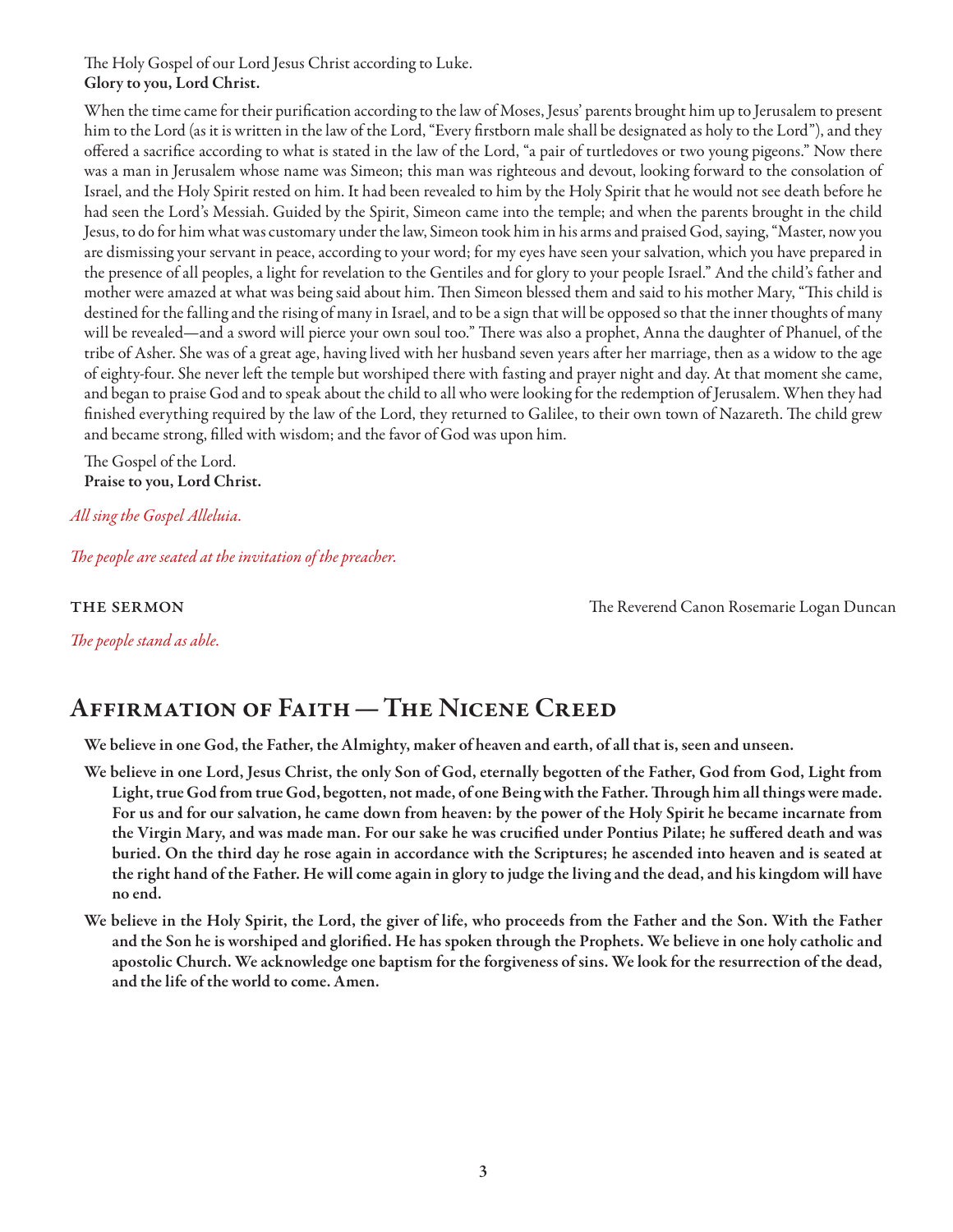# PRAYERS FOR THE CHURCH AND THE WORLD

## *After each petition,*

God of life and light: Hear us, we pray.

*The presider prays the concluding collect, and the people respond,* Amen.

# the confession *&* absolution

God of all mercy, we confess that we have sinned against you, opposing your will in our lives. We have denied your goodness in each other, in ourselves, and in the world you have created. We repent of the evil that enslaves us, the evil we have done, and the evil done on our behalf. Forgive, restore, and strengthen us through our Savior Jesus Christ, that we may abide in your love and serve only your will. Amen.

*The presider offers absolution and the people respond,* Amen.

## THE PEACE

The peace of Christ be always with you. And also with you.

*The people greet one another with a sign of God's peace and are then seated.*

# The Holy Communion

# the offering

*An offering is received to support the Cathedral's ministry of sharing God's love with the world. All are invited to make a gift to help keep the Cathedral strong—either as the plate is passed or texting the dollar amount you wish to give to (202) 856-9005.*

*The altar is prepared for Holy Communion.* 

#### offertory music

#### *Stand* Donnie McClurkin (b. 1959)

What do you do, when you've done all you can, and it seems like it's never enough? And what do you say when your friends turn away, and you're all alone? Tell me, what do you give when you've given your all, and it seems like you can't make it through? Well, you just stand when there's nothing left to do. You just stand; watch the Lord see you through. Yes, after you done all you can, you just stand. Stand and be sure. Be not entangled in that bondage again. You just stand and endure. God has a purpose, yes, God has a plan. Tell me, what do you do when you've done all you can, and it seems like you can't make it through? Child, you just stand. Stand. After you've done all you can, you just stand.

# *The people stand as able at the introduction to the hymn.*

# hymn

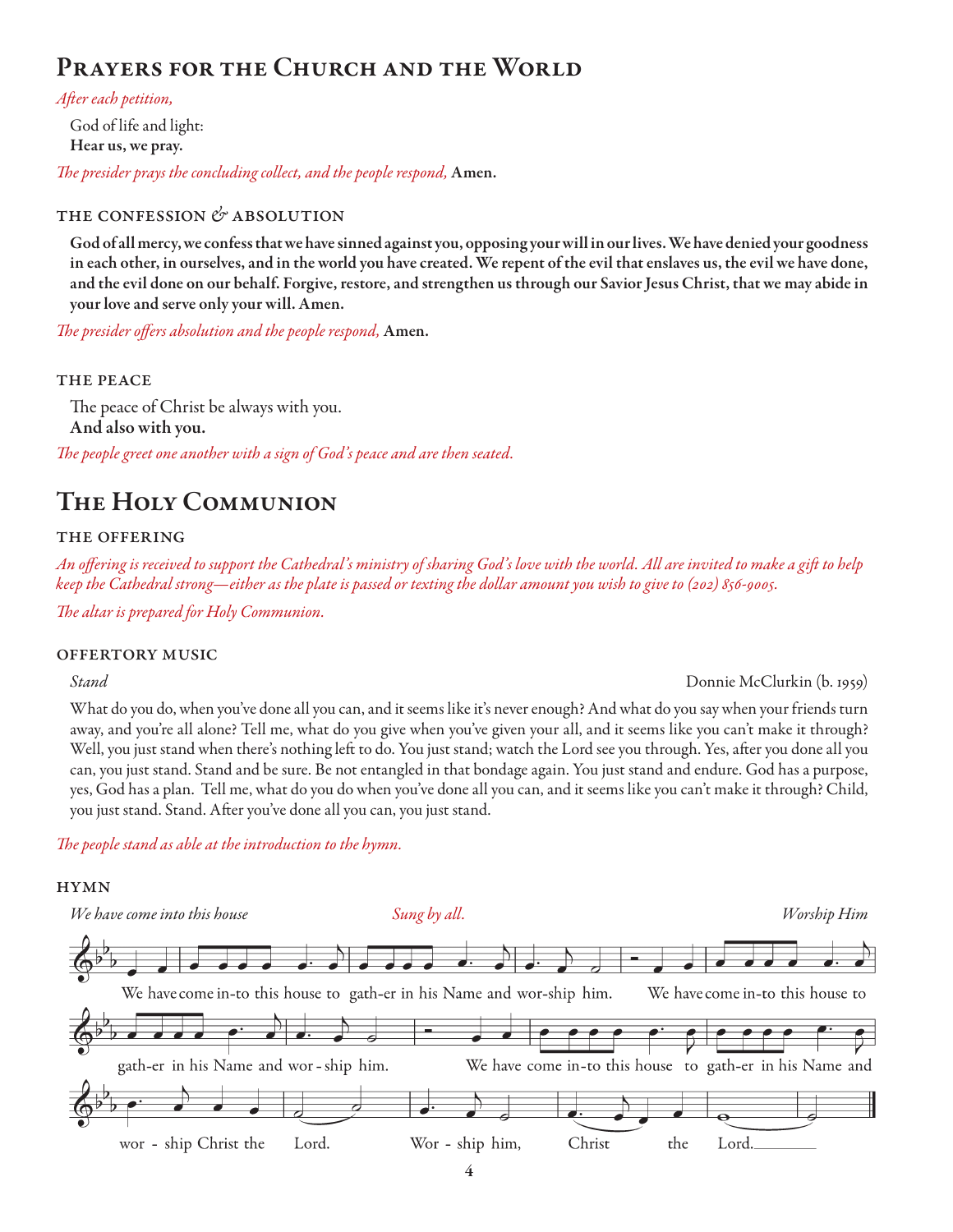## the great thanksgiving

The Lord be with you. And also with you.

Lift up your hearts. We lift them to the Lord.

Let us give thanks to the Lord our God. It is right to give God thanks and praise.

God of blessing, we thank you always for making us in your image to serve the peace of all creation. You shared your name with our mothers and fathers: Sarah and Abraham, who left their home and became a blessing to all nations; Moses and Miriam, who went through sea and wilderness to the place of revelation; Deborah and Samson, who gave hope and justice to a people ruled by fear; Ruth and Jonah, who went to foreign soil and found a God who loves the stranger.

From our ancestors in faith came Jesus, the son of promise, to fulfill the law, embody your love, and draw all people to himself. He accepted death to break its fearful hold; he was raised to life to share it in abundance; he comes again to break the bread and pour the wine of hope.

Therefore, with all people whose story you have shaped, with women and men of faith in every part of the world, we glory in your generous love and sing in praise of you:



We ask that your Holy Spirit will fall upon us and upon these gifts, that these fragile, earthly things may be to us the body and blood of our lord and brother, Jesus Christ; who, on the night that he was betrayed, gathered with his faltering friends for a meal that tasted of freedom.

Calling them to his table, Jesus took bread, gave thanks, broke it and said: "This is my body, which is given for you. Do this to remember me."

In the same way after supper, Jesus took the cup, saying: "This cup is the new covenant in my blood. Do this, whenever you drink it, to remember me."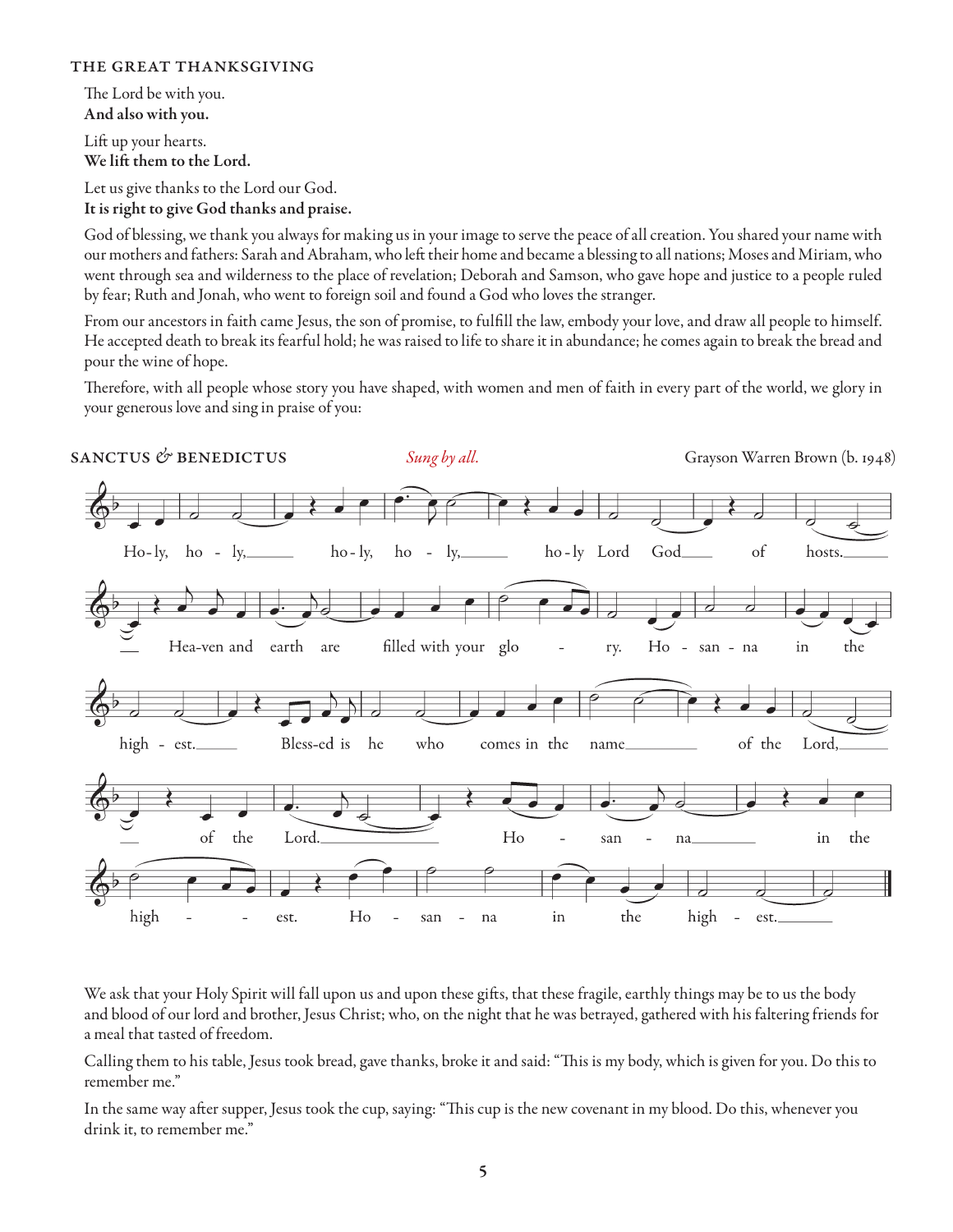As on that night, so here and now Jesus offers himself in touch and taste beyond what words can hold.

Great is the mystery of faith Christ has died. Christ is risen. Christ will come again.

Therefore we come in memory and hope, responding to your call and the promise that echoes from the dawn of all time. May mind and heart be held by your self-giving love as we stand before the cross, approach the empty tomb, and praise the one whose name is lifted high above all earthly power.

Receive our broken offering through his all-powerful grace, and bind us in communion with all who share your gifts; through Jesus Christ, in whom all ages and all the worlds are drawn into the ceaseless love of Father, Son, and Holy Spirit. AMEN.

the lord's prayer

Notre Père…, Padre nuestro…, Vater unser…,

Our Father, who art in heaven, hallowed be thy Name, thy kingdom come, thy will be done, on earth as it is in heaven. Give us this day our daily bread. And forgive us our trespasses, as we forgive those who trespass against us. And lead us not into temptation, but deliver us from evil. For thine is the kingdom, and the power, and the glory, for ever and ever. Amen.

# The Breaking of the Bread & Fraction Anthem

*The presider breaks the bread in silence.* 

#### fraction anthem



# invitation to holy communion

#### *The people are seated.*

*All who seek God and a deeper life in Christ are welcome to receive Holy Communion. Please receive the bread in open and outstretched hands and sip the wine from the chalice, guiding it gently to your lips; or you may dip the wafer into the wine. Gluten-free wafers are available; please make your need known to the minister. Respond to receiving Communion by saying "Amen." If you prefer to receive a blessing instead, please indicate your choice by crossing your hands across your chest.* 

*Those who wish to have Holy Communion brought to them at their seat should notify an usher. During the administration of Holy Communion, the laying on of hands and prayers for healing are offered in War Memorial Chapel.*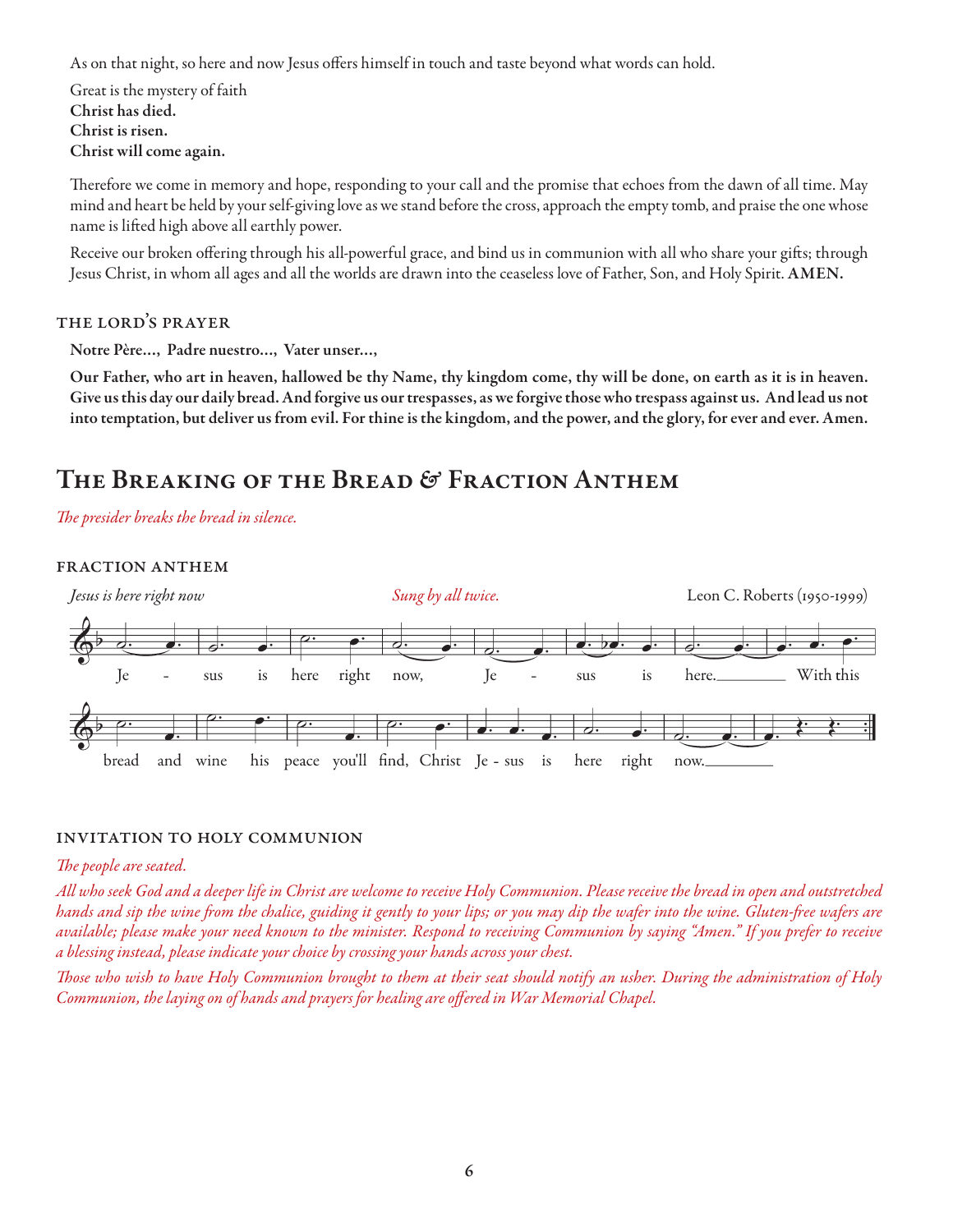#### communion anthem

#### *Something about the name Jesus* **Kirk Franklin (b. 1970) Kirk Franklin (b. 1970)**

Something about the name, Jesus. Something about the name, Jesus. It is the sweetest thing I know. Oh, how I love the name, Jesus. Oh, how I love the name, Jesus. It is the sweetest name I know. Some people say I'm crazy, but I can't eplain the power that I feel when I call your name. It's just like fire shut up in my bones. The Holy Ghost is movin', and it just won't leave me alone. Something about the name, Jesus. Something about the name, Jesus. It is the sweetest thing I know. Oh, how I love the name, Jesus. Oh, how I love the name, Jesus. It is the sweetest name I know. Sweeter than honey from the honeycomb; I can feel the Holy Ghost movin'. It won't leave me alone. At the name of Jesus, every knee has got to bow. You don't have to wait until the fire comes, you can go and shout and praise him right now. Something about the name, Jesus. Something about the name, Jesus. It is the sweetest thing I know. Oh, how I love the name, Jesus. Oh, how I love the name, Jesus. It is the sweetest name I know. I know. I know. I know. I know.

#### communion hymn



# *The people stand as able.*

#### sending forth eucharistic visitors *(when scheduled)*

In the name of God and this Cathedral Church, we send you forth bearing these holy gifts, that those to whom you go may share with us in the communion of Christ's Body and Blood.

We who are many are one body, because we all share one bread, one cup.

#### prayer of thanksgiving

Loving God, we give you thanks for restoring us in your image and nourishing us with spiritual food in the Sacrament of Christ's Body and Blood. Now send us forth a people, forgiven, healed, renewed; that we may proclaim your love to the world and continue in the risen life of Christ our Savior. Amen.

#### prayer for birthdays and anniversaries

*All who are celebrating birthdays or anniversaries are asked to approach the clergy closest to their seat, either at the rood screen or altar.*

We pray for those celebrating a birthday or an anniversary. Let us pray together.

O God, our times are in your hand: Look with favor, we pray, on your servants as they begin another year. Grant that they may grow in wisdom and grace, and strengthen their trust in your goodness all the days of their lives; through Jesus Christ our Lord. Amen.